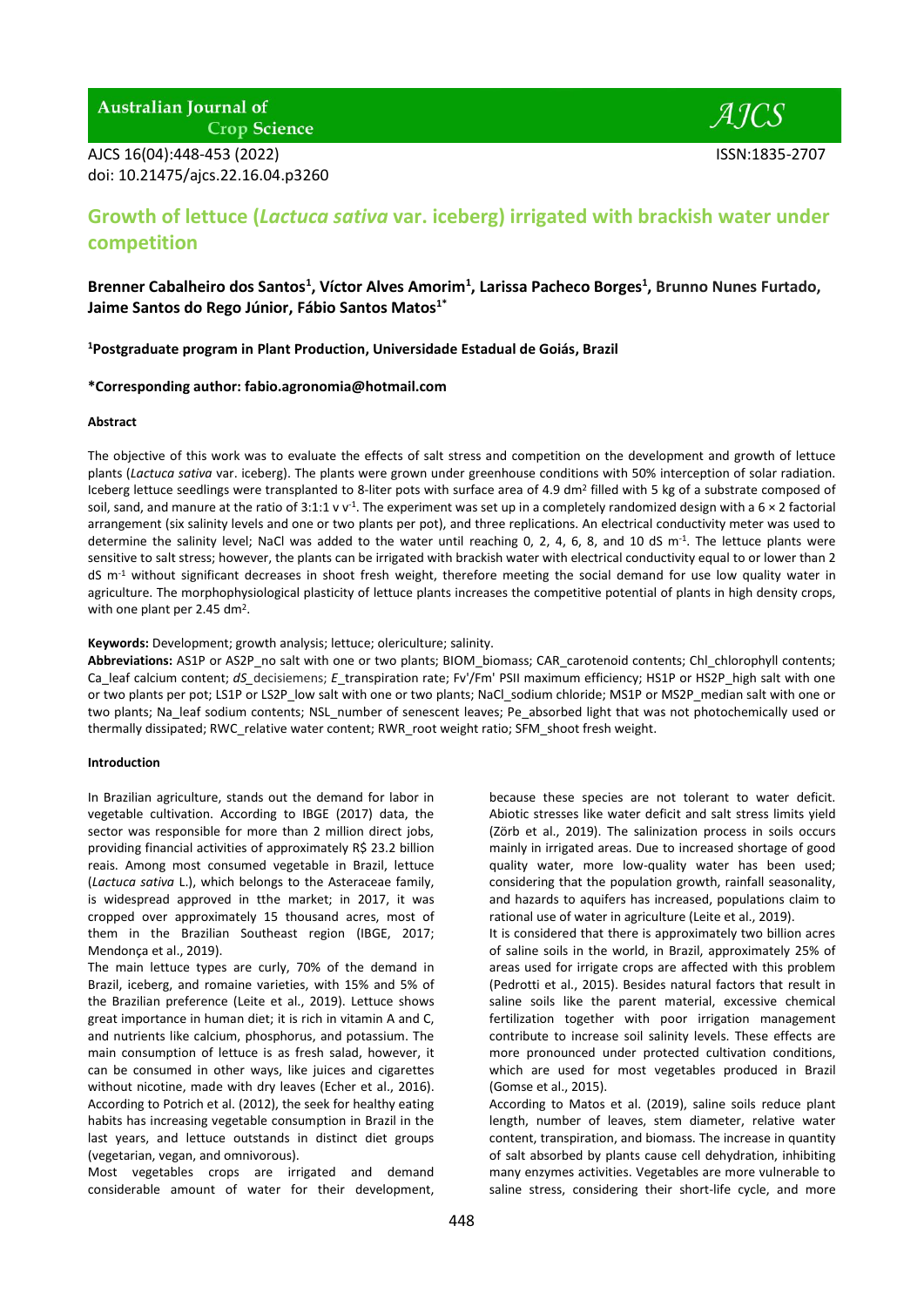prone to physiological disturbs, due to their fast vegetative growth (Almeida et al., 2019).

Increases in the use of waters without defined criteria is increasing in small production areas. This practice often cause competition between plants for water, light, and nutrients, and reductions in crop yields (Mali et al., 2019). High density cultivation is beneficial, mainly for horticulture production, since high plant densities maintain soil humidity, reduce weeds, and increase the efficiency of agricultural supplies applications (Silva and Junqueria, 2018).

Recent studies focused on understand the effects of plant population on yield of vegetables has shown that are few differences between planting spacings (Benetti et al., 2019), and denser spacings cause no significant yield reductions (Nomura et al., 2015); however, these experiments evaluated yields without considering salinity aspects.

Therefore, considering the significance of lettuce production in the Brazilian agriculture and the advances in areas with saline soils, especially under protected environments, and the increasing need for the use of low-quality water, the objective of this work was to evaluate the effects of salt stress and competition on the development and growth of lettuce plants.

# **Results**

# *Physiological and growth variables*

According to the analysis of variance (Table 1), the competition of plants in the pots promoted significant difference in number of senescent leaves and leaf sodium contents. The number of senescent leaves of plants grown alone was 48% lower than that of plants in pots with two plants (considering the senescent value as the sum of all senescent leaves of the two plants in the same pot). The leaf sodium contents in plants grown alone was 17% lower than that of pants grown in pots with two plants. The other variables showed no significant differences for the different number of plants per pot. Only leaf calcium content (Ca) showed no significant fit to linear or quadratic regression models (Table 1).

The analysis of variance of the absorbed light that was not used in photochemically or thermally dissipated (Pe), shoot fresh weight, biomass, root weight ratio, and carotenoid and chlorophyll contents are shown in Table 2. Shoot fresh weight and biomass were, respectively, 61% and 62% lower in plants grown in pots with two plants (considering the sum of the shoot fresh weight and biomass of the two plants) when compared to plants grown alone. The other variables showed no significant difference between treatments with one and two plants per pot. Only biomass and carotenoid content showed no significant fit to linear or quadratic regression models.

## *Regression analysis*

Leaf sodium contents, relative water content, number of senescent leaves, transpiration, shoot fresh weight, and root weight ratio fitted to linear regression model (Figure 1). Na leaf contents in both treatments (one and two plants per pot) increased linearly as the electrical conductivity was increased. Na contents were 543% (one plant per pot) and 628% (two plants per pot) lower in control plants when compared to plants under 10 dS m-1 . Relative water content was 15% lower in plants under 10 dS m-1 when compared to control plants, for plants grown with two plants per pot.

The number of senescent leaves of plants in the treatments with 10 dS m-1 were 97% (one plants per pot) and 201% (two plants per pot) higher than that of plants in the treatment with 0 dS m-1 . The absorbed light that was not photochemically or thermally dissipated (Pe) increased 77% in plants in the treatments with 10 dS  $m<sup>-1</sup>$ , when compared to control plants, in pots with one plant.

Irrigation with brackish water changed the biomass partitioning. Plants under the treatment with 10 dS m-1 allocated less biomass to roots than the control plants, reaching a difference of 36%. However, control plants allocated, on average, 48% and 42% more biomass to leaves in tthe treatments with one and two plants per pot, respectively, when compared to plants in the treatment with 10 dS  $m^{-1}$ .

The PSII maximum efficiency (Fv'/Fm') and chlorophyll contents fitted to a linear regression model (Figure 2). PSII maximum efficiency (Fv'/Fm') increased 11% and chlorophyll contents increased sharply as the salinity level was increased. Mean chlorophyll contents of control plants were 37% higher than that of plants under 10 dS m-1 .

The principal component analysis (Figure 3) ordered the variables in two axes, with 73% of data variation. According to the importance of the variables, it enabled to name axis 1 as "leaf hydration" and axis 2 as "growth restriction"; therefore, despite the non-formation of a clear group, it is was possible to identify the treatments with two plants or under salt stress at the first and second quarters, denoting growth restrictions in both situations.

The multiple regression analysis (Table 3) showed that increases in shoot fresh weight, commercial interest part of lettuce, are directly related to increases in biomass, and inversely related to root weight ratio and leaf sodium contents.

# **Discussion**

Competition can negatively affect the development of most plants. The results found for lettuce plants were conclusive regarding competition aspects, denoting the existence of competition for soil resources between lettuce plants.

Shoot fresh weight decreased and root weight ratio increased as the salinity was increased for plants grown alone. The salinity negatively affects plant growth and hinders absorption in the soil solution, regardless of the number of plants per pot. The multiple regression analysis showed that increases in leaf sodium accumulation and root weight ratio contribute negatively for shoot fresh weight. The results corroborate those found by Santos et al. (2019), who evaluated production variables of lettuce irrigated with brackish water and observed negative effects on all variables related to lettuce production.

Chlorophyll content increased as the salinity was increased, denoting that the growth of two plants per pot resulted in competition for light. According to Taiz et al. (2017), increases in chlorophyll are important physiological adjustments to intercept solar radiation. The result can be related to the toxic effect of salt, acceleration of chlorophyll degradation and, consequently, need for synthesis. Nevertheless, PSII maximum efficiency (Fv'/Fm') and light dissipation (Pe) increased in plants grown alone as the salinity was increased. This response may be related to reductions in stomatal conductance, low  $CO<sub>2</sub>$  influx, and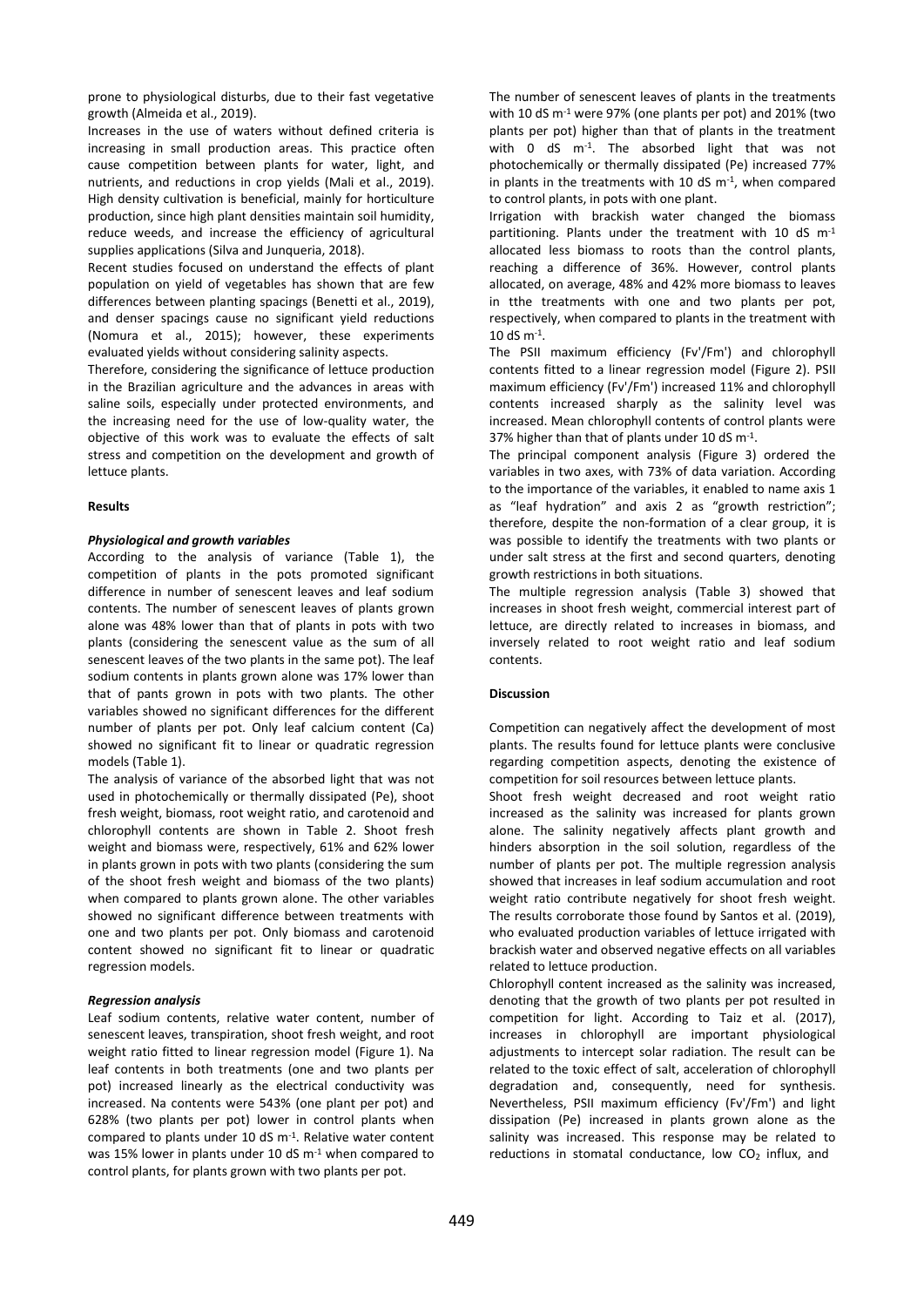**Table 1.** Analysis of variance and mean test for number of senescent leaves (NSL), relative water content (RWC), transpiration rate (*E*), leaf sodium contents (Na), leaf calcium content (Ca), and PSII maximum efficiency (Fv'/Fm') in lettuce (*Lactuca sativa*) plants irrigated with brackish water and under competition.

| <b>Source of Variation</b> | <b>Mean Squares</b> |               |                       |                      |                      |                     |  |
|----------------------------|---------------------|---------------|-----------------------|----------------------|----------------------|---------------------|--|
|                            | <b>NSL</b>          | <b>RWC</b>    | E                     | Na                   | Ca                   | Fv'/Fm'             |  |
|                            |                     | $(\%)$        | $(g.H2O.day-1 pot-1)$ | (ppm)                | (ppm)                |                     |  |
| N. of Plants (NP)          | 148.03**            | $1.1571^{ns}$ | 693.44 <sup>ns</sup>  | 5980.4**             | 5377.8ns             | $0.004^{ns}$        |  |
| Salinity (S)               | 23.961**            | 169.25**      | 1310.2**              | 35539**              | 2824.4 <sup>ns</sup> | $0.004^{ns}$        |  |
| NP X S                     | $7.5611^{ns}$       | 29.812ns      | 341.71 <sup>ns</sup>  | 1078.9 <sup>ns</sup> | 2784.4 <sup>ns</sup> | 0.003 <sup>ns</sup> |  |
| CV(%)                      | 32.79               | 11.13         | 27.64                 | 20.91                | 25.23                | 5.51                |  |
| <b>Treatments</b>          | <b>Means</b>        |               |                       |                      |                      |                     |  |
| One plant                  | 3.83 <sub>b</sub>   | 62.07 a       | 60.67 a               | 123.94 b             | 224.44 a             | 0.796a              |  |
| Two plants                 | 7.89a               | 62.43a        | 51.89a                | 149.72 a             | 200.00 a             | 0.817a              |  |
| Regression                 | Significance        |               |                       |                      |                      |                     |  |
| Linear                     | $***$               | $\ast$        | $\ast$                | $***$                | ns                   | $***$               |  |
| Quadratic                  | ns                  | ns            | ns                    | ns                   | ns                   | ns                  |  |

\*significant at 5% of probability; \*\* significant at 1% of probability; ns = not significant by the F test. Means followed by the same lowercase letter did not differs from each other at 5% of probability by the Tukey test.



**Fig 1**. Regression equations for leaf sodium contents (Na), relative water content (RWC), number of senescent leaves (NSL), absorbed light that was not photochemically used or thermally dissipated (Pe), shoot fresh weight, and root weight ratio (RWR) in lettuce (*Lactuca sativa*) plants irrigated with brackish water and under competition. \*significant at 5% of probability; \*\* significant at 1% of probability; ns = not significant by the F test.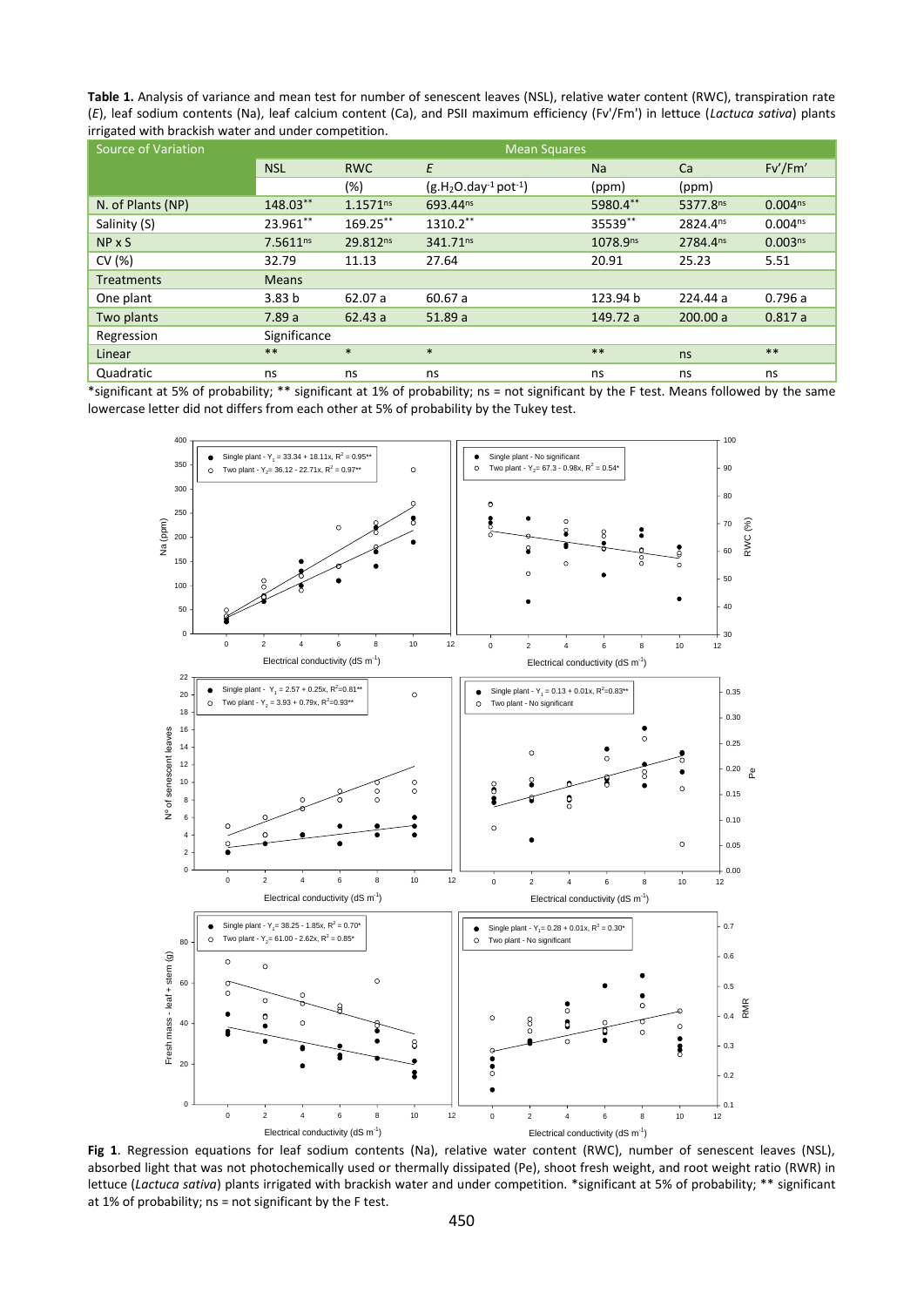**Table 2.** Analysis of variance for absorbed light that was not photochemically used or thermally dissipated (Pe), shoot fresh weight (SFM), biomass (BIOM), root weight ratio (RWR), carotenoid (CAR) and chlorophyll *a* + *b* contents in lettuce (*Lactuca sativa*) plants irrigated with brackish water and under competition.

| <b>Source of Variation</b>                                                                                                             | <b>Mean Squares</b> |                     |                                                       |                    |                    |                    |  |
|----------------------------------------------------------------------------------------------------------------------------------------|---------------------|---------------------|-------------------------------------------------------|--------------------|--------------------|--------------------|--|
|                                                                                                                                        | Pe                  | <b>SFM</b>          | <b>BIOM</b>                                           | <b>RWR</b>         | <b>CAR</b>         | Chl $(a + b)$      |  |
|                                                                                                                                        |                     | (g)                 | $(g \text{ vaso}^{-1})$                               | (%)                | $(g \; kg^{-1})$   | $(g \; kg^{-1})$   |  |
| Numb. of Leaves (NP)                                                                                                                   | 0.00 <sub>ns</sub>  | 3221.7**            | 47.22**                                               | 0.00 <sub>ns</sub> | 0.00 <sub>ns</sub> | 0.01 <sup>ns</sup> |  |
| Salinity (S)                                                                                                                           | $0.00**$            | 515.46**            | $5.19***$                                             | $0.02***$          | $0.00^{ns}$        | $0.21***$          |  |
| NP x S                                                                                                                                 | 0.00 <sub>ns</sub>  | 29.09 <sup>ns</sup> | 0.43 <sup>ns</sup>                                    | 0.01 <sup>ns</sup> | 0.00 <sub>ns</sub> | 0.05 <sup>ns</sup> |  |
| CV(%)                                                                                                                                  | 25                  | 18.29               | 20.11                                                 | 15.77              | 87.76              | 21.53              |  |
| <b>Treatments</b>                                                                                                                      | <b>Means</b>        |                     |                                                       |                    |                    |                    |  |
| One plant                                                                                                                              | 0.17a               | 28.98 b             | 3.81 <sub>b</sub>                                     | 0.34a              | 0.0018a            | 1.25a              |  |
| Two plants                                                                                                                             | 0.16a               | 47.90 a             | 6.10a                                                 | 0.35a              | 0.0014a            | 1.28a              |  |
| Regression                                                                                                                             | Significance        |                     |                                                       |                    |                    |                    |  |
| Linear                                                                                                                                 | $***$               | $\ast$              | ns                                                    | $\ast$             | ns                 | $\ast$             |  |
| Quadratic                                                                                                                              | ns                  | ns                  | ns                                                    | ns                 | ns                 | ns                 |  |
| *significant at 5% of probability; ** significant at 1% of probability; ns = not significant by the F test. Means followed by the same |                     |                     |                                                       |                    |                    |                    |  |
| lowercase letter did not differs from each other at 5% of probability by the Tukey test.                                               |                     |                     |                                                       |                    |                    |                    |  |
|                                                                                                                                        |                     |                     |                                                       |                    |                    |                    |  |
| 2.4                                                                                                                                    |                     |                     | Single plant - $Y_1 = 0.75 + 0.008x$ , $R^2 = 0.90**$ |                    |                    |                    |  |
| Single plant - No significant<br>2.2<br>Two plant - $Y_2 = 1.08 + 0.04x$ , $R^2 = 0.75^*$                                              |                     |                     | Two plant - No significant<br>$\circ$                 |                    |                    | 1.0                |  |



**Fig 2**. Regression equations for chlorophyll content (Chl) and PSII maximum efficiency (Fv'/Fm') in lettuce (*Lactuca sativa*) plants irrigated with brackish water and under competition. \*significant at 5% of probability; \*\* significant at 1% of probability; ns = not significant by the F test.

**Table 3**. Multiple regression model evaluating the importance of the effect of variables on fresh leaf weight of lettuce (*Lactuca sativa*) plants irrigated with waters with different electrical conductivities.

| Fresh leaf weight | $R^2$ = 0.887 |                  | $F(11.24) = 17.22$ |               | p<0.0000 |         |
|-------------------|---------------|------------------|--------------------|---------------|----------|---------|
|                   | <b>Beta</b>   | Std.Err. of Beta | B                  | Std.Err. of B | t(24)    | p-level |
| Intercept         |               |                  | 13.784             | 25.318        | 0.544    | 0.591   |
| <b>Biomass</b>    | 0.996         | 0.11             | 8.447              | 0.93          | 9.081    | 0.000   |
| Root weight ratio | $-0.412$      | 0.09             | -74.661            | 16.273        | -4.588   | 0.000   |
| Sodium contents   | $-0.354$      | 0.143            | $-0.065$           | 0.027         | $-2.467$ | 0.021   |



**Fig 3.** Principal component analysis for lettuce (*Lactuca sativa*) plants irrigated with waters with different electrical conductivities distributed as follows: no salt with one or two plants (AS1P or AS2P), low salt with one or two plants (LS1P or LS2P), median salt with one or two plants (MS1P or MS2P), and high salt with one or two plants per pot (HS1P or HS2P).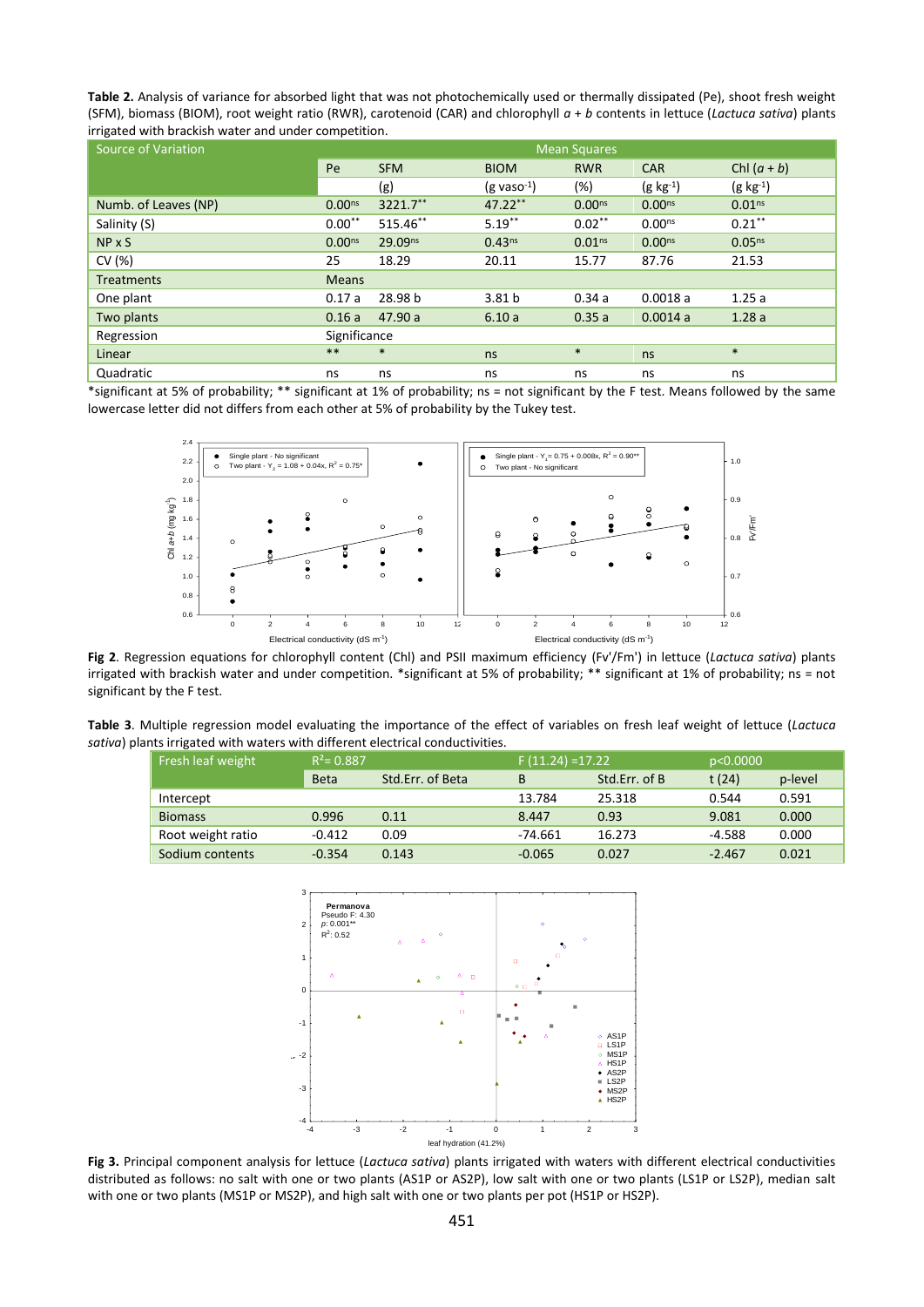excess of photochemical energy that need to be dissipated for processes other than photosynthesis.

The higher number of senescent leaves and lower transpiration of lettuce plants grown in pots with two plants indicate negative effects of competition in the soil solution for water and nutrients. The results corroborate those found by Silva et al. (2018) and Santos et al. (2019), who found decreases in number of leaves as the water salinity was increased. In addition, plants grown under competition, with two plants per pot had higher leaf sodium contents and lower shoot fresh weight than plants grown alone, indicating that water salinity significantly affect lettuce plant growth.

According to Matos et al. (2019), the low osmotic potential of brackish water hinders plant absorption in the soil solution due to the low water potential; thus, the competition in pots with two plants made water absorption difficult. Plants under competition showed decreases in water relative content as the water salinity was increased. The multiple regression and principal component analysis denoted the negative effects of salt and sodium accumulation in tissues and lettuce growth.

Despite shoot fresh weight and biomass of plants grown with two plants per pot were not two-fold that of plants grown alone due to competition, the commercial part of lettuce plants (shoot) grown with two plants por pot exhibited higher shoot fresh weight than that of plants grown alone, with the same aspects and acceptable appearance for commercialization (Table 2). Thus, despite the negative effects of competition and lower fresh shoot weight of plants grown alone, the growth of one plant per 2.45 dm<sup>2</sup> is recommended due the greater commercial value of two plants in 4.9 dm<sup>2</sup>.

The negative effects of irrigation with brackish water on the growth of lettuce plants indicated that the specie is sensitive to salt stress, according to Souza et al. (2015) classification. Plants irrigated with brackish water (electrical conductivity above 4 dS m-1 ) showed decreases of more than 30% in shoot fresh weight when using one plant per pot, and more than 20% when using two plants per pot; however, the use of brackish water with 2 dS m-1 electrical conductivity cause less than 10% reductions in plant growth in plants grown with two plants per pot.

# **Materials and methods**

#### *Experimental design*

The study was conducted at the State University of Goiás, Ipameri campus (17°42'59.12''S, 48°08'40.49''W, and altitude of 773 m), in Ipameri, GO, Brazil. The experiment was carried out in a greenhouse covered with transparent plastic, with a shade cloth on the sides resulting in a 50% light interception. The region has a tropical climate with dry winter and wet summer (Aw), according to the Köppen classification, and mean temperature of 20 °C (Alvares et al., 2013). Two lettuce seedlings were transplanted to 8-liter pots with surface area of 4.9 dm<sup>2</sup> filled with 5 kg of a substrate composed of soil, sand, and manure at the ratio of  $3:1:1$  v  $v^{-1}$ . The chemical analysis of the substrate showed the following values: pH (CaCl2) 5.4; 16 g dm-3 organic matter; 68 mg dm<sup>-3</sup> of P; 6.81 mmolc dm<sup>-3</sup> of K (Mehlich-1); 22 mmolc dm<sup>-3</sup> (SMP) of H + Al; 31 mmolc dm<sup>-3</sup> of Ca; 15 mmolc dm<sup>-3</sup> of Mg; 53 mmolc dm<sup>-3</sup> of sum of bases; 75 mmolc dm-3 of cation exchange capacity, and 71% base saturation.

The experiment was set up in a completely randomized design, in a 6 × 2 factorial arrangement (six salinity levels and one or two plants per pot), with three replications. An electrical conductivity meter was used to determine the salinity level; NaCl was added to the water until reaching 0, 2, 4, 6, 8, and 10 dS m-1 .

The plants were irrigated with 300 ml of water until for seven days after germination and then subjected to the treatments. The amount of water to be supplied was stablished using the method proposed by Padilha et al. (2016) based on the pot weight. The following analysis were carried out at 35 days after emergence: number of senescent leaves, biomass, shoot fresh weight, root weight ratio, relative water content, transpiration rate, carotenoid and chlorophyll contents, chlorophyll *a* fluorescence, and leaf Ca and Na contents.

## *Growth variables*

The number of senescent leaves was evaluated at 35 days after the application of the treatments. The plants were weighed to obtain the shoot fresh weight, dried in an oven at 65 ºC for 48 hours until constant weight and then weighed again. The dry weight data was used to calculate the biomass by the sum of all parts. The results of senescent leaves, shoot dry weight, and biomass expressed the data of only one plant in the treatment with one plant, and the sum of two plants in the treatment with two plants.

## *Relative water content*

The relative water content was obtained using five leaf discs of 1.2 cm diameter, taken from fully expanded leaves, weighed to record the fresh weight (FM), and saturated for 24 hours in petri dishes with distilled water; they were again weighed to determine the turgid weight (TM) and then dried at 65 ºC for 48 hours. The dry weight (DM) was obtained and then the relative water content was calculated by the following equation: *[(FM – DM)/(TM – DM) – 100]*.

#### *Transpiration*

The total daily transpiration of the plants was measured by the difference in pot weight. Each pot was placed into a plastic bag and fixed with rubber band at the plant stem, leaving only the aerial part (leaves and stem) external to the bag and weighed (weight 01), and after 24 hours they were weighed again (weight 02). Total transpiration was estimated by the difference between weight 011 and 02.

## *Photosynthetic pigments*

Leaf discs of 0.6 mm diameter were taken from fully expanded leaves and placed in test tubes containing dimethyl sulfoxide (DMSO) to determine total chlorophyll and carotenoid contents. The extraction was carried out in a water bath at 65 °C for one hour. Aliquots were removed for spectrophotometric readings at 480, 649, and 665 nm. Chlorophyll *a* (Cl *a*), chlorophyll *b* (Cl *b*), and total carotenoid (Car) contents were determined according to the equation proposed by Wellburn (1994).

## *Fluorescence*

Maximum quantum efficiency of photosystem II (Fv/Fm) was measured using a fluorometer (Junior-Pam, Walz, Germany). The readings were performed with a magnetic leaf clip attached to the fluorometer in a middle region of the adaxial side of the leaf, with 0.3 second of light saturation with pulse emissions under 0.6 KHz frequency. The fluorescence